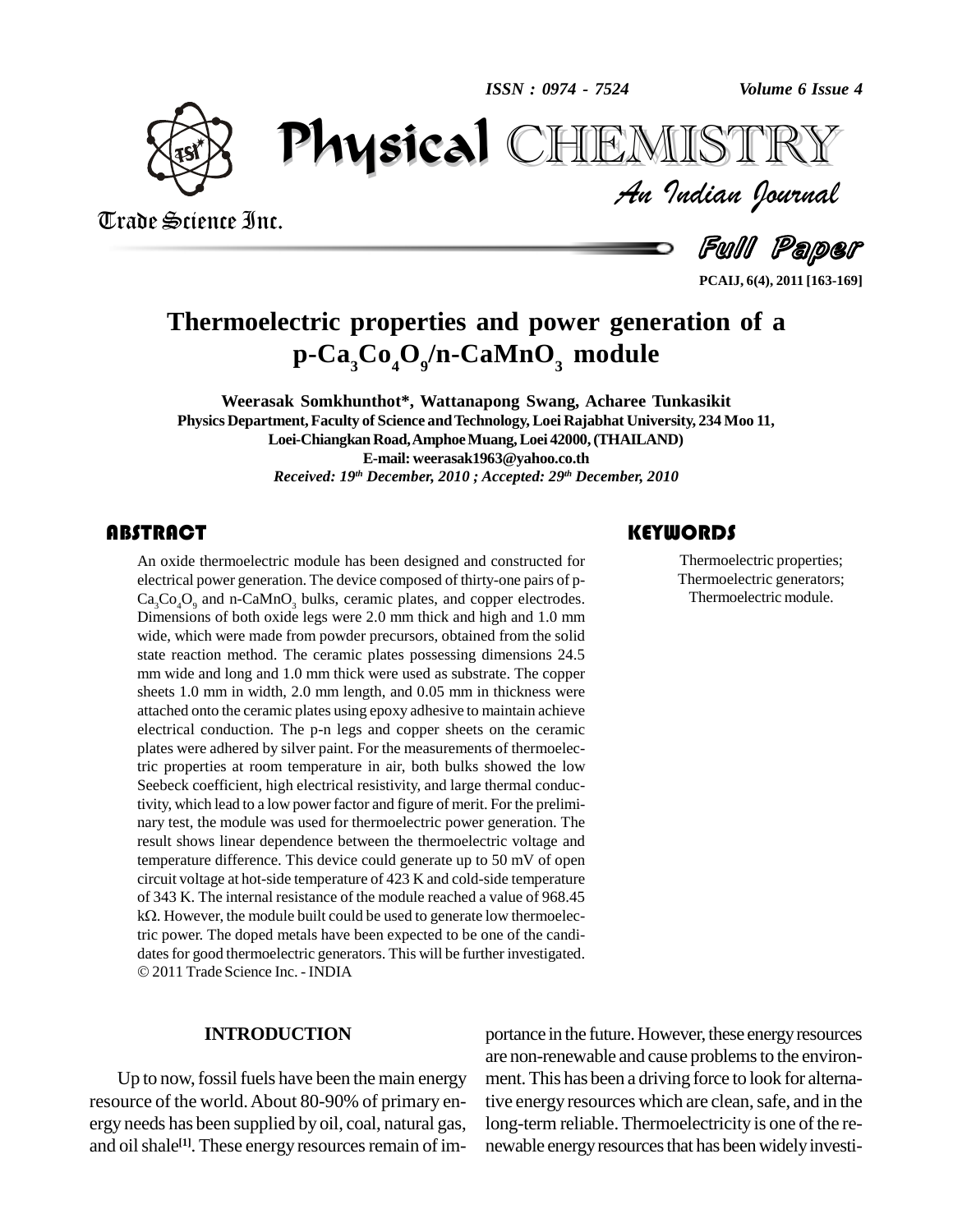gated and is expected to be feasible in the near future. Furthermore, it is a clean form of energy generation, since it can directly convert heat to electrical energy by using non-polluting thermoelectric devices.These are reasons for the growing interest in further research and development of thermoelectric technology.

Thermoelectric materials convert heat into electricity, and it can change electrical energy to the cold. Good thermoelectric materials depend on their thermoelectric properties such as thermoelectric sensitivity, electrical characteristics, and thermal conductivity.Ther moelectric sensitivity is the charge carriers and Seebeck coefficient  $(S)$ , which was determined using the hot ing use<br>probe method. Electrical characteristics were assessed tric coor<br>from the electrical resistivity  $(\rho)$ , it was measured by the stud probemethod.Electrical characteristics were assessed the standard four-probe method. The steady state tech- and from the electrical resistivity  $(\rho)$ , it was measured by the stute standard four-probe method. The steady state tech-<br>nique is used to find the thermal conductivity  $(\kappa)$ . The sors of thermoelectric efficiency can be examined from the mique is used to find the thermal conductivity ( $\kappa$ ). The so<br>thermoelectric efficiency can be examined from the (S<br>power factor ( $P = S^2/\rho$ ) and figure of merit ( $Z = S^2/\rho\kappa$ ). an The performance of the thermoelectric materials is usu-<br>ally characterized in terms of their dimensionless figure<br>of merit parameter  $(ZT = S^2T/\rho\kappa$ , where *T* is the absoally characterized in terms of their dimensionless figure of merit parameter  $(ZT = S^2T/\rho\kappa$ , where T is the absoally characterized in terms of their dimensionless figure<br>of merit parameter  $(ZT = S^2T/\rho\kappa)$ , where *T* is the abso-<br>lute temperature)<sup>[2]</sup>. The highest  $ZT \approx 1.0$  has been achieved from the state of the art thermoelectric material  $Bi_2Te_3$  and  $Sb_2Te_3$  at room temperature<sup>[3,4]</sup>. Both the Phy theoretical and experimental approaches have been conducted to search for new materials of higher *ZT*. This has been an important task in the development of

thermoelectric technology.

The search for new thermoelectric materials is important that the transition metal oxides were interested such as p-type  $\text{Ca}_{3}\text{Co}_{4}\text{O}_{9}^{[5\text{-}10]}$  and n-type  $\text{CaMnO}_{3}^{[11\text{-}11\text{-}1]}$ <sup>15]</sup>. They have been synthesized using different techniques in the form of powder and bulk. The thermoelectric properties and applications were further studied. However, the doped metals(Ag, Bi, Mo, La, etc.) have been ex pected the candidates for good thermoelectric materials, including thermoelectric module (TEM) consists of two or more materials of p-type and n-type **[16-18]**. Re cently, these thermoelectric devices(TED) are also being used asthe thermoelectric generators, thermoelectric coolers, etc. **[19-20]**. These are reasons of interestfor the study and research. In this work, the  $p$ -Ca<sub>2</sub>Co<sub>4</sub>O<sub>0</sub> and n-CaMnO<sub>3</sub> bulks were made from powder precursors obtained from the conventional solid state reaction (SSR) method. A thermoelectric module was designed and constructed.The thermoelectric properties and efficiencywere investigated.

#### **EXPERIMENTALPROCEDURES**

A thermoelectric module wasinitially designed at thePhysicsDepartment,LoeiRajabhatUniversity(LRU) and constructed at the Thermoelectric Research Center (TRC), Sakon Nakhon Rajabhat University (SNRU), Thailand. The details are described as follows.



Physical CHEMISTRY Figure 1 : Fabrication flow chart for the solid state reaction procedures used to prepare the polycrystalline samples of the **Ca3Co4O<sup>9</sup> andCaMnO<sup>3</sup> thermoelectric oxides**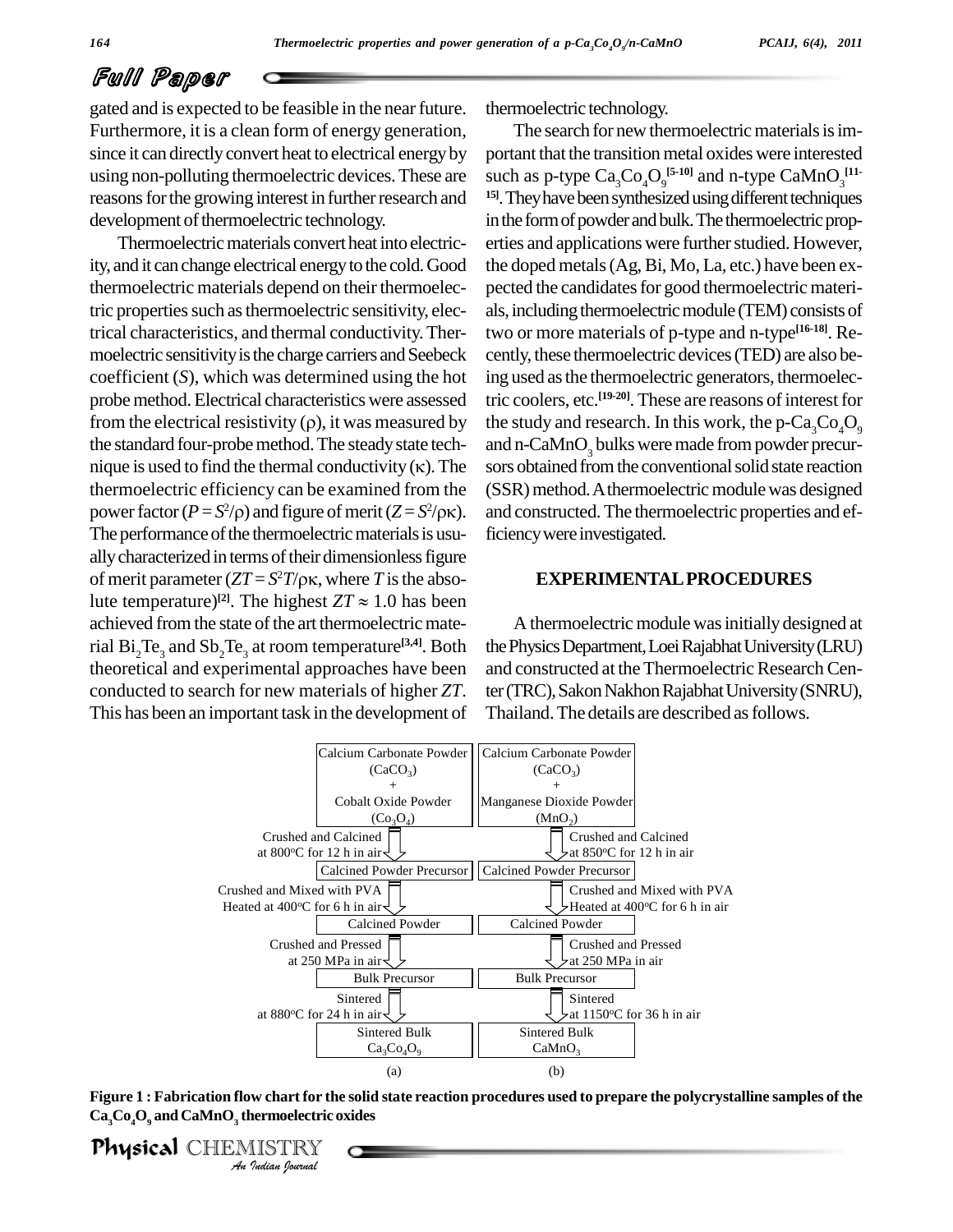#### **Preparation** of samples

The polycrystalline samples of  $Ca<sub>3</sub>Co<sub>4</sub>O<sub>9</sub>$  and  $CaMnO<sub>3</sub>$  thermoelectric oxides were made from powder precursors obtained from the solid state reaction method as summarized in Figure 1. These can be ex-

plained in Equation (1) and (2).  
\n
$$
3(CaCO_3) + \frac{4}{3}(Co_3O_4) + \frac{2}{3}O_2 \Rightarrow Ca_3Co_4O_9 + 3(CO_2)
$$
 (1)  
\n
$$
CaCO_3 + MnO_2 \Rightarrow CaMnO_3 + CO_2
$$
 (2)

$$
CaCO_3 + MnO_2 \Rightarrow CaMnO_3 + CO_2 \tag{2}
$$

In the SSR method, calcium carbonate powder  $(CaCO<sub>3</sub> 100.09 g/mol, ~99% purity, Sigma-Aldrich$ Co.) were separated and mixed with cobalt oxide pow $der(Co<sub>2</sub>O<sub>4</sub> 240.80 g/mol, 99.9% purity, Sigma-Aldrich$ Co.) and manganese dioxide (MnO<sub>2</sub> 86.94 g/mol, 99.9% purity, Ajax Finechem Pty Ltd.) in molar ratios. Each of the mixed products were then crushed and calcined at 800 °C and 850 °C for 12 h in air, respectively.  $_{\rm CC}$ Both calcined powder precursors were then crushed and mixed with polyvinyl alcohol (PVA) in 1 g:1 mL ratios and heated at 400 °C for 6 h in air. The calcined  $\tau_{he}$  Do powders were then pressed into the bulk precursors at sintering stage. The bulks of  $Ca_{3}Co_{4}O_{9}$  and  $CaMnO_{3}$ were sintered at  $880^{\circ}$ C for 24 h and  $1150^{\circ}$ C for 36 h in HP973 air, respectively. Subsequently, the sintered bulks were cut and polished using the precision saw andgrinder (IsoMet Low Speed Saw and MetaServ 3000, Buehler Ltd., USA) for determining thermoelectric properties  $\parallel$  Thermocouple and building module.

#### **Determining thermoelectric properties**

The cross-sectional area, length, and density of the  $Ca<sub>3</sub>Co<sub>4</sub>O<sub>9</sub>$  and CaMnO<sub>3</sub> bulks are given in TABLE 1.<br>The determining thermoelectric properties at room tem-<br>perature in air included the thermoelectric sensitivity  $1 =$  Chromel perature in airincluded the thermoelectric sensitivity, electrical characteristics, and thermal conductivity. The  $\begin{array}{|c|c|} \hline 2 = \text{Alumel} \end{array}$ power factor and figure of merit were calculated. The thermoelectric properties were measured at the TRC using the built equipments which were already checked and compared with the calibration standard. The ex perimental setups can be elucidated as follows.

**TABLE 1 : Cross-sectional area, length, and density of the samples Samples Cross-sectional area,** *A* **Length,** *l* **Density**, **p** 

|                    | Samples Cross-sectional area, A Length, $l$ Density, $\rho$        |                  |
|--------------------|--------------------------------------------------------------------|------------------|
|                    | $Ca_3Co_4O_9$ 0.364 cm × 0.398 cm 0.700 cm 3.218 g/cm <sup>3</sup> |                  |
| CaMnO <sub>3</sub> | 0.356 cm $\times$ 0.382 cm 0.700 cm 2.862 g/cm <sup>3</sup>        | <b>Figure 2:</b> |

the pressure of 250 MPa in air before subjected to for the measurement of electrical resistivity  $(\rho)$  are mea-Firstly, the thermoelectric sensitivity can be considered from the type of charge carrier and Seebeck co efficient, which were determined by the hot probe method as shown in Figure 2. The hot and cold junctions between the across two ends of sample are connected to the digital multimeter(Fluke 73III). The hot ( $T<sub>H</sub>$ ) and cold ( $T<sub>C</sub>$ ) temperatures are sensed by the type<br>K thermocouples (chromel-alumel). The resistor of 10<br>W, 5 Ω was used to heat the hot junction  $T<sub>H</sub>$  by apply-K thermocouples (chromel-alumel). The resistor of 10 ing constant currents to the resistor placed on the hot side using the DC power supply (Model: GPS-3030D). Seebeck coefficient (*S*) was measured using the relaside using the DC power supply (Model: GPS-3030D).<br>Seebeck coefficient (*S*) was measured using the relation between thermoelectric voltage ( $\Delta V$ ) and the tem-Seebeck coefficient (*S*) was measured using the relation between thermoelectric voltage ( $\Delta V$ ) and the temperature difference ( $\Delta T = T_H - T_C$ ), given by  $S = \Delta V$ / tion between thermoelectric voltage  $(\Delta V)$  and the tem-*T* **[21]**. Secondly, the electrical characteristics were as sessed from the electrical resistivity it was measured by the four-probe method **[22]** as shown in Figure 3. All contacts were made by high purity silver paste (SPI Supplies and Structure Probe, Inc.), which showed ohmic characteristics over a wide range of currents. The DC power supply was used by applying the currents to the sample. The current-voltage characteristics for the measurement of electrical resistivity  $(\rho)$  are mearents to the sample. The current-voltage characteristics sured using the digital multimeter (Hewlett-Packard HP973A). The  $\rho$  of sample can be estimated by use of the equation,  $\rho = RA/l$ , where *R* is the resistance (*R* = *V*/*I*, *V* is the voltage, *I* is the current), *A* is the cross



3 **Figure 2 : Experimental setup of thermoelectric sensitivity**

ministry of infinite-measuring,<br>Physical CHEMISTRY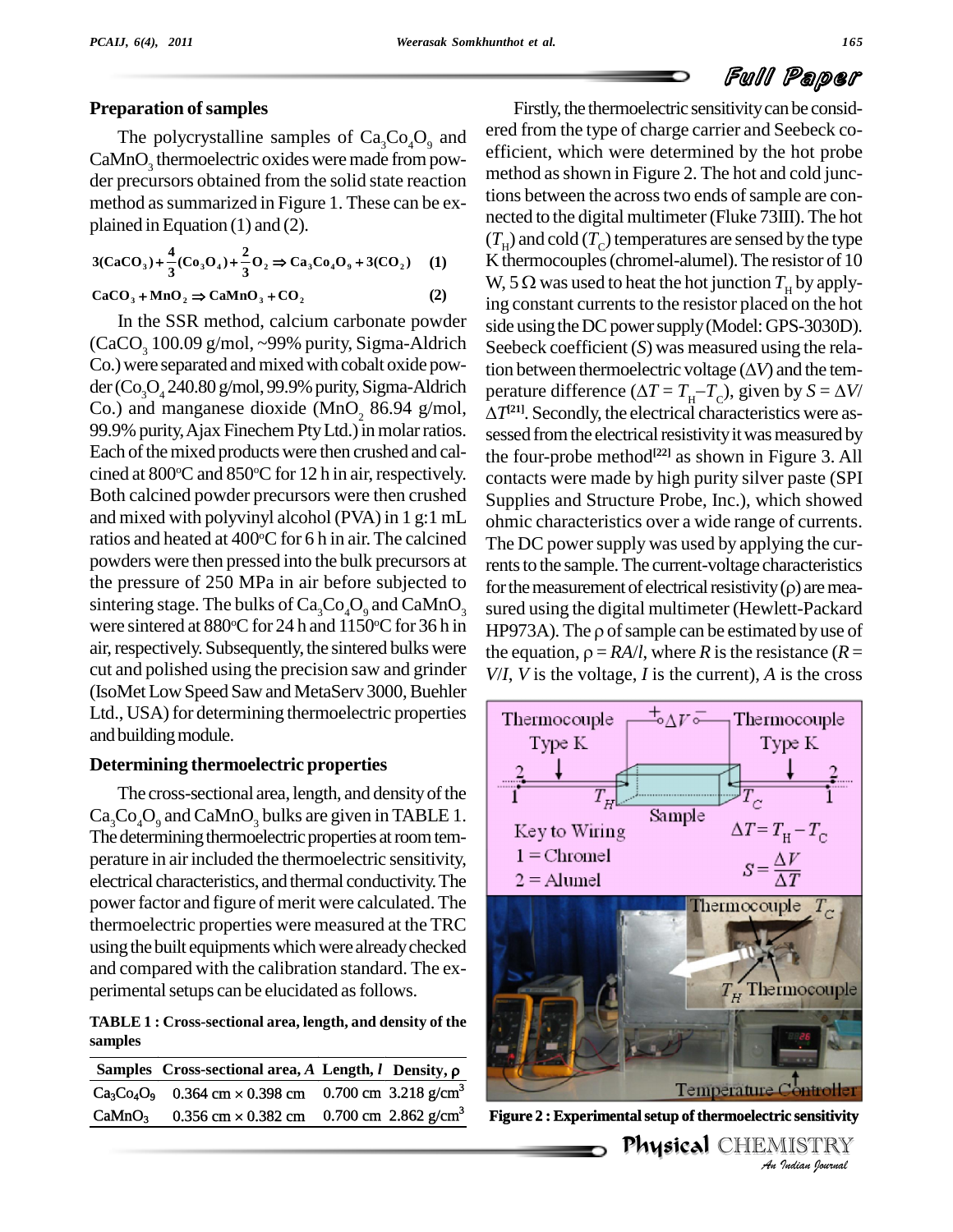

**Figure 3 : Experimentalsetup of electrical characteristics**



**Figure 4 : Experimental setup of thermal conductivity** 

enous solid  $(dQ/dt = IV = P R)$  is directly proportional *I* – *I I I* is different and *I* the path of the path of the path of the hot junior  $\frac{1}{2}$  *Just Leman Gournal* section, and *l* is the length of sample. Thirdly, the steady state technique is used to find the thermal conductivity section, and *l* is the length of sample. Thirdly, the steady<br>state technique is used to find the thermal conductivity<br> $(\kappa)^{[21]}$  as shown in Figure 4. The heat flow rate between state technique is used to find the thermal conductivity  $(\kappa)^{[21]}$  as shown in Figure 4. The heat flow rate between two ends of the solids can be given as:  $dQ/dt = -\kappa A(dT)$  $dx$ <sup>[23,24]</sup>, where the rate of heat flow through a homogto the cross-sectional surface area  $A$ ,  $dT/dx$  is the temperature gradient along the path of the heat flow. The *I* and *V* is the voltage and current to the resistance *R* which was used to heat the hot junction by applying

Physical CHEMISTRY

constant currents to the resistor placed on the hot side using the DC power supply. The temperature difference ( $dT$ ), the  $T_H$  and  $T_C$  are sensed by the type K thermocouples. Finally, the thermoelectric efficiency can be examined from the power factor (*P*) and figure of thermocouples. Finally, the thermoelectric efficiency can<br>be examined from the power factor  $(P)$  and figure of<br>merit  $(Z)$ . The *P* was calculated from the *S* and the *p* in the equation,  $P = S^2/\rho$ . The performance of electric materials is usually characterized in figure of merit parameter,  $Z = S^2/\rho \kappa$ . the power factor (*P*) and figure of<br>is calculated from the *S* and the  $\rho$  in<br>/ $\rho$ . The performance of the thermoelectric materials is usually characterized in terms of their figure of merit parameter,  $Z = S^2/\rho \kappa$ .

#### **Design and construction of a thermoelectric module**

A thermoelectric module fabricated in this study are composed of thirty-one p-n couples were designed and constructed using copper(Cu) electrodes and ceramic plates. Dimensions of  $p\text{-}Ca_{3}Co_{4}O_{9}$  and n-CaMnO<sub>3</sub> bulks were 2.0 mm thick and high and 1.0 mm wide. The ceramic plates possessing dimensions 24.5 mm wide and long and 1.0 mm thick were used as substrate. The Cu sheets 1.0 mm in width, 2.0 mm length, and 0.05 mmin thickness were attached onto the ceramic plates using epoxy adhesive to maintain achieve electrical conduction. The p-n legs and Cu sheets on the ceramic plates were adhered by silver paint.The designed and constructed thermoelectric module is shown in Figure 5. The internal resistance  $(R<sub>1</sub>)$  of the module was measured. The preliminary test, the built device was used for thermoelectric power generation. The module was placed on a hot plate  $(T_H)$  to heat at 340-423 K. The



**Figure 5 : The designed and constructed thermoelectric module**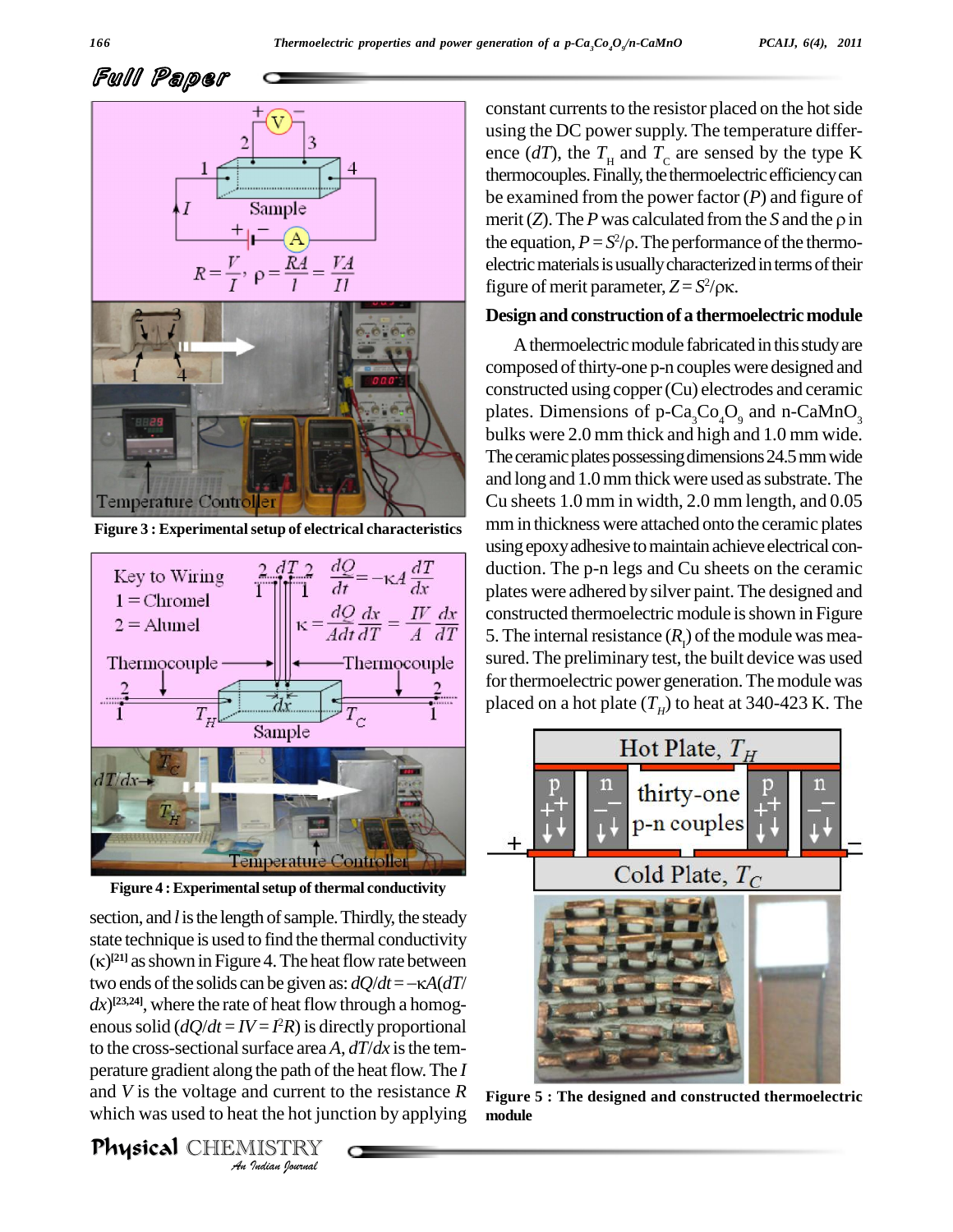

other side of the module was surrounded by air at room temperature  $(T_c)$ . The temperature differences  $(T)$  and  $(2)$  and F open circuit voltages  $(V_0)$  were measured.

### **RESULTSAND DISCUSSION**

The determining thermoelectric properties of the  $Ca_2Co_2O_9$  and  $CaMnO_2$  bulks and the preliminary test on the thermoelectric module are given below.

### **Determining thermoelectric properties**

The results of determining thermoelectric properties of bulk  $Ca_3Co_4O_9$  and  $CaMnO_3$  samples such as the type of charge carrier, Seebeck coefficient, electri cal resistivity, thermal conductivity, power factor, and figure of merit are presented and discussed.

Firstly, charge carriers were determined by hot probe method (see Figure 2.). The result of measurement on  $Ca<sub>3</sub>Co<sub>4</sub>O<sub>9</sub>$  material, the cold junction shows higher voltage than the hot junction, indicating that the holes conduction dominated the transport properties (p-type). For  $CaMnO<sub>3</sub>$  ceramics, the negative sign points to electrons as majority carriers (n-type). Namely, the hot junction shows higher voltage than the cold junction. The measurement results and relation between the thermoelectric voltage and temperature difference are shown in TABLE 2 and Figure 6, respectively. From Figure 6, the bulk Ca<sub>3</sub>Co<sub>4</sub>O<sub>9</sub> and CaMnO<sub>3</sub> samples indicate linear depen-<br>dence between the thermoelectric voltage and tempera-<br>ture difference, the *S* of 0.147±0.004 mV/K and dence between the thermoelectric voltage and tempera-<br>ture difference, the S of  $0.147\pm0.004$  mV/K and<br> $0.493\pm0.006$  mV/K are obtained, respectively. Secondly, electrical characteristics were measured using the fourprobe technique (see Figure 3.).The experimental re sults and current-voltage characteristics are shown in<br>TABLE 3 and Figure 7, respectively. From Figure 7, the<br>plots exhibit the good ohmic *I*-*V* characteristics. The  $\rho$ TABLE 3 and Figure 7, respectively. From Figure 7, the plots exhibit the good ohmic  $I$ - $V$  characteristics. The  $\rho$  values obtained from these  $I$ - $V$  plots are  $0.099\pm0.002$ m $\Omega$ ·m for Ca<sub>3</sub>Co<sub>4</sub>O<sub>9</sub> and 0.125±0.001 m $\Omega$ ·m for  $CaMnO<sub>3</sub>$ . Thirdly, thermal conductivity can be estimated from the steady state technique (see Figure 4.). The results and relation between the heat flux and temperature gradient are shown inTABLE 4 and Figure 8,respectively. These measurements give the  $\kappa$  values of gradient are shown in TABLE 4 and Figure 8, respec-<br>tively. These measurements give the  $\kappa$  values of<br>10.21±1.35 W/m·K for Ca<sub>3</sub>Co<sub>4</sub>O<sub>9</sub> and 10.71±1.19 W/ tively. These measur<br>10.21±1.35 W/m·K fo<br>m·K for CaMnO<sub>3</sub>. Final m K for CaMnO<sub>3</sub>. Finally, the power factor and figure of<br>merit were calculated and summarized in TABLE 5. From<br>this table, the results give the *P* values of 0.218±0.016 meritwerecalculatedandsummarizedinTABLE5.From this table, the results give the P values of  $0.218\pm0.016$ <br>mW/m·K<sup>2</sup> for Ca<sub>3</sub>Co<sub>4</sub>O<sub>9</sub> and 1.944±0.063 mW/m·K<sup>2</sup> for CaMnO<sub>3</sub>. The *Z* values of bulk  $Ca<sub>3</sub>Co<sub>4</sub>O<sub>9</sub>$  and

TABLE 2 : Results of determining thermoelectric sensitivity of Ca<sub>1</sub>Co<sub>4</sub>O<sub>9</sub> and CaMnO<sub>1</sub> at room temperature in air

| $Ca3Co4O9$ |           |                |                 | CaMnO <sub>3</sub> |           |           |                |                 |            |
|------------|-----------|----------------|-----------------|--------------------|-----------|-----------|----------------|-----------------|------------|
| $T_H$ (K)  | $T_C$ (K) | $\Delta T$ (K) | $\Delta V$ (mV) | $S$ (mV/K)         | $T_H$ (K) | $T_C$ (K) | $\Delta T$ (K) | $\Delta V$ (mV) | $S$ (mV/K) |
| 306.25     | 301.75    | 4.50           | 0.65            | 0.144              | 305.65    | 301.55    | 4.10           | 1.98            | 0.483      |
| 309.65     | 302.85    | 6.80           | 1.02            | 0.150              | 311.55    | 303.45    | 8.10           | 4.02            | 0.496      |
| 312.65     | 303.95    | 8.70           | 1.27            | 0.146              | 318.35    | 305.85    | 12.50          | 6.13            | 0.490      |
| 316.45     | 305.65    | 10.80          | 1.53            | 0.142              | 323.85    | 308.15    | 15.70          | 7.81            | 0.497      |
| 328.35     | 309.55    | 18.80          | 2.87            | 0.153              | 325.15    | 308.75    | 16.40          | 8.15            | 0.497      |



**Figure** 6 : Thermoelectric voltage of the bulk  $\text{Ca}_3\text{Co}_4\text{O}_9$  and Figure 7 : *I*-V characteristic of the bulk  $\text{Ca}_3\text{Co}_4\text{O}_9$  and C: CaMnO, samples as a function of temperature difference samples for the measu **CaMnO<sup>3</sup> samples as a function oftemperature difference**



Figure 7 : I-V characteristic of the bulk Ca, Co, O<sub>o</sub> and CaMnO,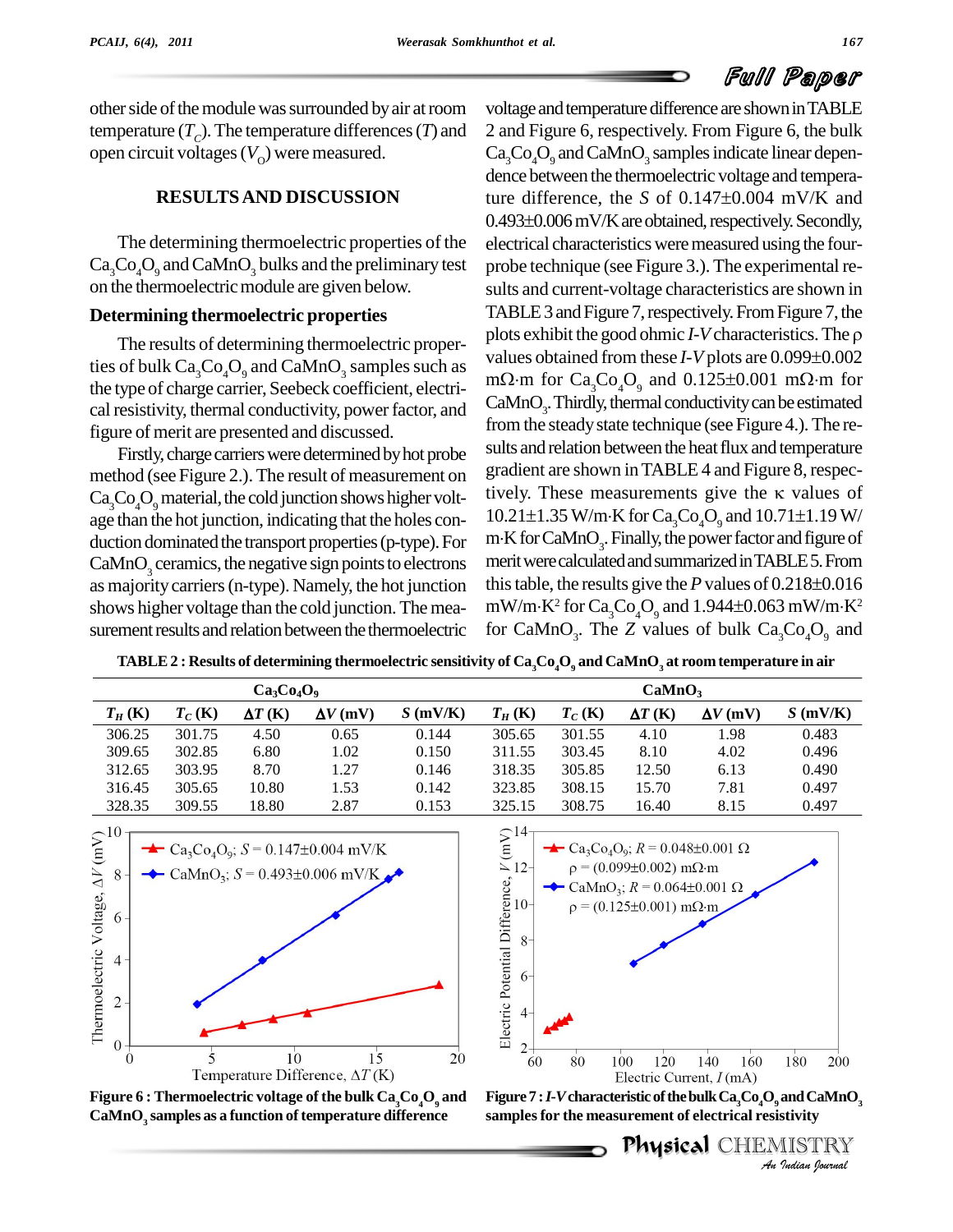**TABLE 3 : Results of determining electrical characteristics of Ca3Co4O<sup>9</sup> andCaMnO<sup>3</sup> at roomtemperature in air**  $\overline{\phantom{0}}$ 

| $Ca3Co4O9$ |            |                  |                                                                                           | CaMnO <sub>3</sub> |   |                  |       |
|------------|------------|------------------|-------------------------------------------------------------------------------------------|--------------------|---|------------------|-------|
|            | V          | R                | $\Omega$                                                                                  |                    | V | $\boldsymbol{R}$ | O     |
|            |            |                  | $(mA)$ $(mV)$ $(\Omega)$ $(m\Omega \cdot m)$ $(mA)$ $(mV)$ $(\Omega)$ $(m\Omega \cdot m)$ |                    |   |                  |       |
|            | 66.23 3.09 |                  | 0.047 0.097 106.00 6.71 0.063                                                             |                    |   |                  | 0.123 |
|            |            |                  | 69.54 3.26 0.047 0.097 120.00 7.75 0.065                                                  |                    |   |                  | 0.125 |
|            |            | 71.81 3.46 0.048 | 0.100 137.50 8.89 0.065                                                                   |                    |   |                  | 0.126 |
| 74.16 3.57 |            | 0.048            | $0.100 \quad 162.20 \quad 10.54 \quad 0.065$                                              |                    |   |                  | 0.126 |
| 76.60      | 3.78       |                  | $0.049$ $0.102$ 189.00 12.34 0.065                                                        |                    |   |                  | 0.127 |

**TABLE 4 : Results of determining thermal conductivity of Ca3Co4O<sup>9</sup> andCaMnO<sup>3</sup> at roomtemperature in air**

|        | $Ca3Co4O9$       |                                                                                                                                  | CaMnO <sub>3</sub> |                  |       |  |
|--------|------------------|----------------------------------------------------------------------------------------------------------------------------------|--------------------|------------------|-------|--|
|        |                  | $dT/dx$ $(dQ/dt)/A$ $\kappa$ $dT/dx$ $(dQ/dt)/A$ $\kappa$<br>(K/m) $(W/m^2)$ $(W/m \cdot K)$ $(K/m)$ $(dQ/dt)/A$ $(W/m \cdot K)$ |                    |                  |       |  |
| 259.26 | 2761.06          | 10.65                                                                                                                            | 259.26             | 2941.35          | 11.35 |  |
| 407.41 | 3451.32          | 8.47                                                                                                                             | 407.41             | 3676.69          | 9.02  |  |
|        | 518.52 6212.38   | 11.98                                                                                                                            |                    | 555.56 6618.04   | 11.91 |  |
| 777.78 | 7247.78          | 9.32                                                                                                                             | 777.78             | 7721.04          | 9.93  |  |
|        | 1037.04 11044.23 | 10.65                                                                                                                            |                    | 1037.04 11765.40 | 11.35 |  |



 **as a function oftemperature gradient Figure8:HeatfluxofthebulkCa3Co4O<sup>9</sup> andCaMnO<sup>3</sup> samples**

Figure 8 : Heat flux of the bulk Ca<sub>3</sub>Co<sub>4</sub>O<sub>9</sub> and CaMnO<sub>3</sub> samples<br>as a function of temperature gradient<br>CaMnO<sub>3</sub> samples are  $(0.021 \pm 0.004) \times 10^{-3}$  K<sup>-1</sup> and<br> $(0.182 \pm 0.026) \times 10^{-3}$  K<sup>-1</sup>, respectively. However, b CaMnO<sub>3</sub> samples are  $(0.021 \pm 0.004) \times 10^{-3}$  K<sup>-1</sup> and<br> $(0.182 \pm 0.026) \times 10^{-3}$  K<sup>-1</sup>, respectively. However, both<br>bulks showed the low *S*, high  $\rho$ , and large  $\kappa$ , which leaded  $(0.182\pm0.026)\times10^{-3}$  K<sup>-1</sup>, respectively. However, both to the low *P* and *Z*, expecting that the samples have low densities and non-metal doping. 9.52  $111.78$   $1121.04$  9.95 to the low *F* and *Z*, expecting that the samp<br>10.65 1037.04 11765.40 11.35 densities and non-metal doping.<br>**TABLE 5** : *S*,  $\rho$ , *P*, and *ZT* of Ca<sub>3</sub>C<sub>0</sub><sub>*Q*</sub>, and CaMnO<sub>3</sub> at room temper

| TABLE 5 : $S$ , $\rho$ , $P$ , and ZT of Ca <sub>3</sub> Co <sub>4</sub> O <sub>9</sub> and CaMnO <sub>3</sub> at room temperature in air |                   |                        |                  |                   |                               |  |  |
|-------------------------------------------------------------------------------------------------------------------------------------------|-------------------|------------------------|------------------|-------------------|-------------------------------|--|--|
| <b>Samples</b>                                                                                                                            | $S$ (mV/K)        | $\rho$ (m $\Omega$ ·m) | $\kappa$ (W/m·K) | $P(mW/m·K^2)$     | $Z (x10^{-3} \text{ K}^{-1})$ |  |  |
| $Ca3Co4O9$                                                                                                                                | $0.147 \pm 0.004$ | $0.099 \pm 0.002$      | $10.21 \pm 1.35$ | $0.218 \pm 0.016$ | $0.021 \pm 0.004$             |  |  |
| CaMnO <sub>3</sub>                                                                                                                        | $0.493 \pm 0.006$ | $0.125 \pm 0.001$      | $10.71 \pm 1.19$ | $1.944\pm0.063$   | $0.182 \pm 0.026$             |  |  |

**Preliminary test on the thermoelectric module**<br>
The result of test on a p-Ca<sub>3</sub>Co<sub>4</sub>O<sub>9</sub>/n-CaMnO<sub>3</sub> ther-<br>
moelectric module and relation between the open cir-<br>
cuit voltage and temperature difference are shown in<br>
TABLE The result of test on a p-Ca<sub>3</sub>Co<sub>4</sub>O<sub>9</sub>/n-CaMnO<sub>3</sub> thermoelectric module and relation between the open cir cuit voltage and temperature difference are shown in TABLE 6 and Figure 9, respectively. The result shows linear dependence between the thermoelectric voltage and temperature difference. The  $V_0$  values increase with temperature from 20 mV at  $T_H$  = 340 K and  $T_C$  = 306 K to 50 mV at  $T_H = 423$  K and  $T_C = 343$  K in air. The  $\frac{8}{66}$  10<sup>-1</sup> temperature from 20 mV at  $T_H = 340$  K and  $T_C =$ <br>*K* to 50 mV at  $T_H = 423$  K and  $T_C = 343$  K in air.<br>*R*<sub>1</sub> of module reached a value of 968.45 k $\Omega$ .

R<sub>1</sub> of module reached a value of 968.45 kΩ.<br>
TABLE 6:  $T_{H}$ ,  $T_{C}$ ,  $\Delta T$ , and  $V_{O}$  of the p-Ca<sub>3</sub>Co<sub>4</sub>O<sub>9</sub>/n-CaMnO<sub>3</sub><br>
thermoelectric module<br>  $T_{H}$  (K)  $T_{C}$  (K)  $\Delta T = T_{H} - T_{C}$   $V_{O}$  (mV) th **thermoelectric module**

| $T_H$ (K) | $T_C(K)$                  | $\Delta T = T_H - T_C$ | $V_{\rm O}$ (mV) | tl |
|-----------|---------------------------|------------------------|------------------|----|
| 340.15    | 306.65                    | 33.50                  | 20.00            |    |
| 342.15    | 308.15                    | 34.00                  | 22.00            |    |
| 352.15    | 309.65                    | 42.50                  | 27.00            |    |
| 363.15    | 314.15                    | 49.00                  | 29.00            |    |
| 373.15    | 318.15                    | 55.00                  | 33.40            |    |
| 393.15    | 324.15                    | 69.00                  | 44.00            | F  |
| 423.15    | 343.15                    | 80.00                  | 50.00            | S  |
|           | <b>Physical CHEMISTRY</b> | An Indian Nournal      |                  |    |



**Figure** 9 **:** Open circuit voltage of the  $p$ -Ca,Co,O<sub>a</sub>/CaMnO<sub>2</sub> **thermoelectric module as a function of temperature difference** 

#### **CONCLUSIONS**

The polycrystalline samples of  $p$ -Ca<sub>3</sub>Co<sub>4</sub>O<sub>9</sub> and n-CaMnO<sub>3</sub> thermoelectric oxides can be successfully prepared using the solid state reaction method. The mea surement of thermoelectric properties showed the low